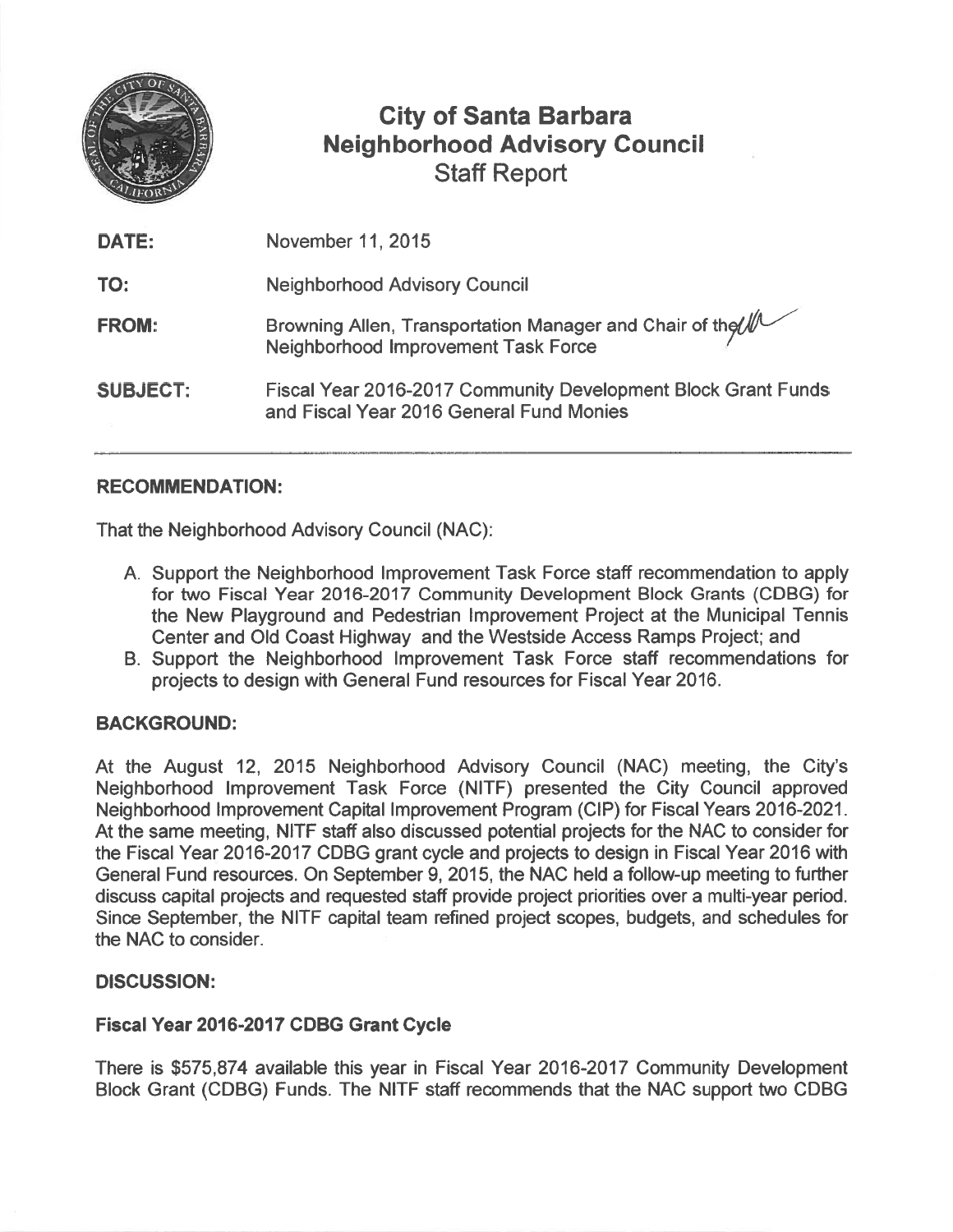Neighborhood Advisory Council Report Fiscal Year 2016-2017 Community Development Block Grant Funds and Fiscal Year 2016 General Fund Resources November11, 2015

gran<sup>t</sup> applications for the New Playground and Pedestrian Improvement Project at the Municipal Tennis Center and Old Coast Highway and the Westside Access Ramps Project.

#### New Playground and Pedestrian Improvement Project at the Municipal Tennis Center and Old Coast Highway

NITF's priority project this year is located at the Municipal Tennis Center at 1414 Park Place.

The Project is composed of two major components: 1) <sup>a</sup> new playground and site improvements at the Municipal Tennis Center, and 2) pedestrian safety improvements at Park Place and Old Coast Highway. The specific elements of the project are <sup>a</sup> combination of Park/Facility Safety Improvements and ADA Pedestrian Improvements identified in the Fiscal Year 2016-2021 Neighborhood Improvement Capital Program. City staff prioritized the Project because it will provide new recreation opportunities for youth and their families in an area of the City that has relatively few playground and recreational facilities. The closest play facilities are more than <sup>a</sup> mile away and the Tennis Center is often used as <sup>a</sup> <sup>p</sup>lay area by resident children. The Project will also improve pedestrian safety and access to the new playground and recreational facility. The Project area was also recently included in <sup>a</sup> CDBG-eligible portion of the City, due to updated census and mapping efforts.

The Project involves:

- • Installation of <sup>a</sup> new 2,800 square foot playground for 5-12 year old children and <sup>a</sup> swing for infants.
- Installation of site amenities, including playground fencing and safe playground surface material, benches, trash and recycling cans, and signage.
- •New trees to buffer the area and reduce noise from US 101.
- • Site safety improvements, including removing the exterior block wall screening at both restrooms, installation of wall sconces and two pole lights near the playground, and <sup>a</sup> new swing gate at the park entrance.
- $\bullet$  Onsite and offsite pedestrian safety improvements, including:
	- <sup>o</sup> A new path to connect the new playground to sidewalks at Old Coast Highway.
	- <sup>o</sup> Bringing the parking lot into compliance with the Americans with Disabilities Act (ADA)
	- <sup>o</sup> Installation of <sup>a</sup> sidewalk adjacent to the large multifamily residences directly across from the Municipal Tennis Center.
	- <sup>o</sup> Installation of curb extensions to shorten the distance for pedestrians crossing the street and to improve sight line visibility for drivers to see pedestrians.
	- <sup>o</sup> Installation of rectangular rapid flashing beacons to alert drivers of pedestrian presence and improve driver yielding, and crosswalk illumination to increase visibility of pedestrians.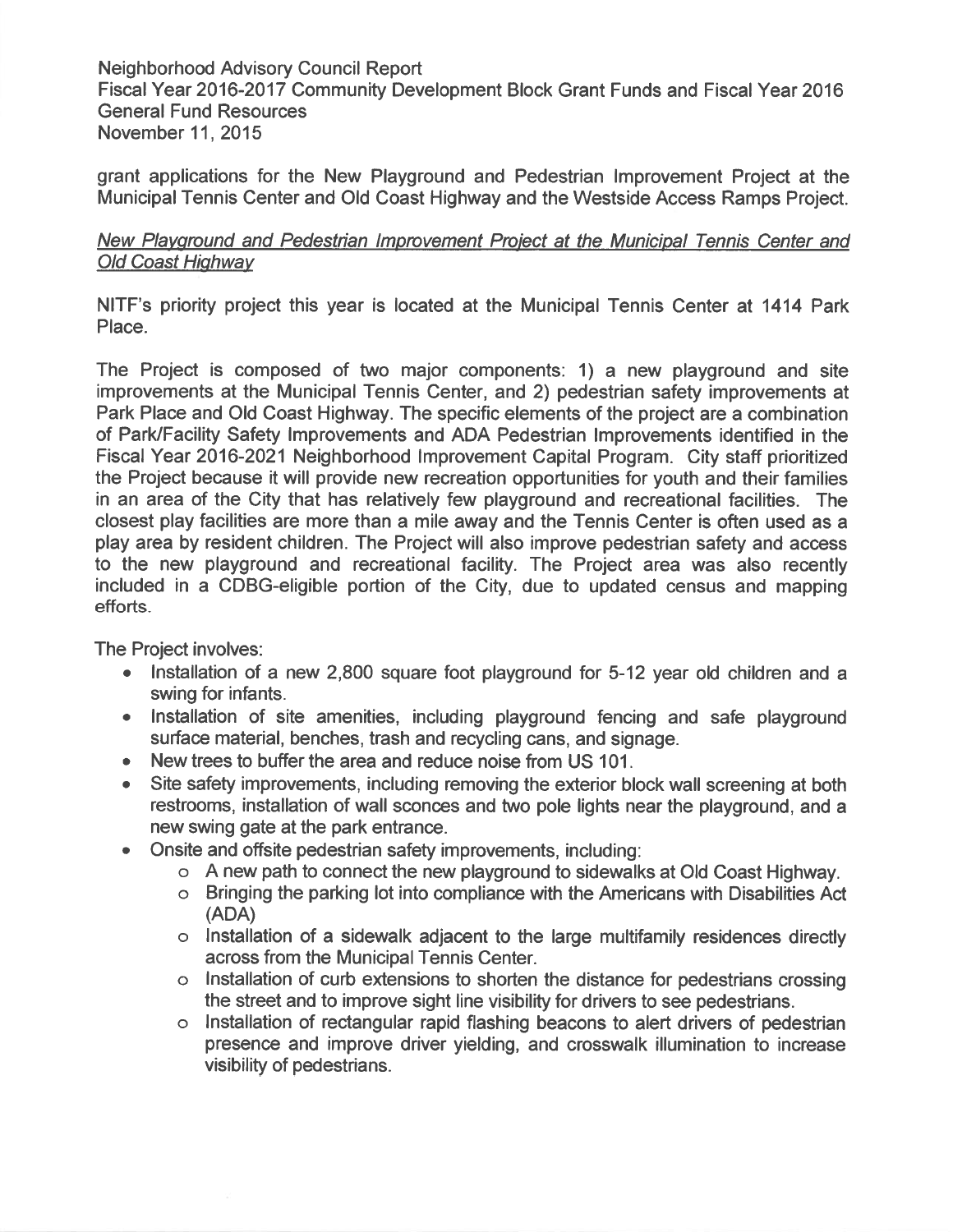Neighborhood Advisory Council Report Fiscal Year 2016-2017 Community Development Block Grant Funds and Fiscal Year 2016 General Fund Resources November11, 2015

City staff also prioritized the Project to capitalize on other funds that are either currently available or will potentially be available soon. Specifically, the City applied for an \$80,000 gran<sup>t</sup> to fund the playground equipment. The City's General Fund is providing an additional \$42,000 for ADA improvements and the NITF staff are requesting the NAC support an additional \$25,000 for survey and design for the offsite pedestrian safety improvements. The Project shortfall is \$415,000 for playground fencing and safe playground surface material, benches, lighting, and offsite pedestrian safety improvements across Old Coast Highway connecting to the new walking path that leads to the new playground. Project design and permitting will be complete in 2016. If the gran<sup>t</sup> is awarded, the project would be ready for construction in 2017.

The proposed Project was reviewed at <sup>a</sup> neighborhood meeting in June 2015, two Historic Landmarks Commission meetings in July and September 2015, and at <sup>a</sup> Parks and Recreation Commission meeting in September 2015. Parks and Recreation Commissioners supported the project and commented that pedestrian access to the site should be improved. The proposed Project addresses those concerns by integrating the aforementioned pedestrian safety components.

#### Westside Access Ramps

The NITF's second priority project this year is the Westside Access Ramps Project. On April 7, 2015, City Council approved CDBG funding in the amount of \$195,000 for the Westside Access Ramp Project. The goal of the Project is to provide accessible paths of travel to public facilities and schools through the construction of ADA access ramps (curb cuts) at priority intersections within the Westside neighborhood. The proposed 24 ramps would be along San Pascual Street and Sunset Avenue between Pedregosa and Micheltorena Streets. These intersections are <sup>a</sup> few blocks from Harding University Partnership School, La Cumbre Junior High School, Bohnett Park, Santa Barbara Boys and Girls Club, and one block from transit. Most children, where the ramps are proposed, use transit to ge<sup>t</sup> to Adams Elementary School. Once these ramps are constructed, vulnerable users (i.e. disabled, elderly, and pedestrians with strollers) will no longer be forced to walk into the street until there is <sup>a</sup> driveway or an access ramp to which they can safely navigate.

The original funding reques<sup>t</sup> was for \$240,000 to construct 24 ramps along San Pascual Street and Sunset Avenue between Pedregosa and Arrellaga Streets. The Project went out to bid and all of the 16 ramps along San Pascual can be constructed, along with two additional ramps at the intersection of Pedegosa and San Pascual. Given the updated engineering constructions costs, the NITF recommends \$166,000 for the CDBG gran<sup>t</sup> application towards construction of the remaining access ramps along Sunset Avenue.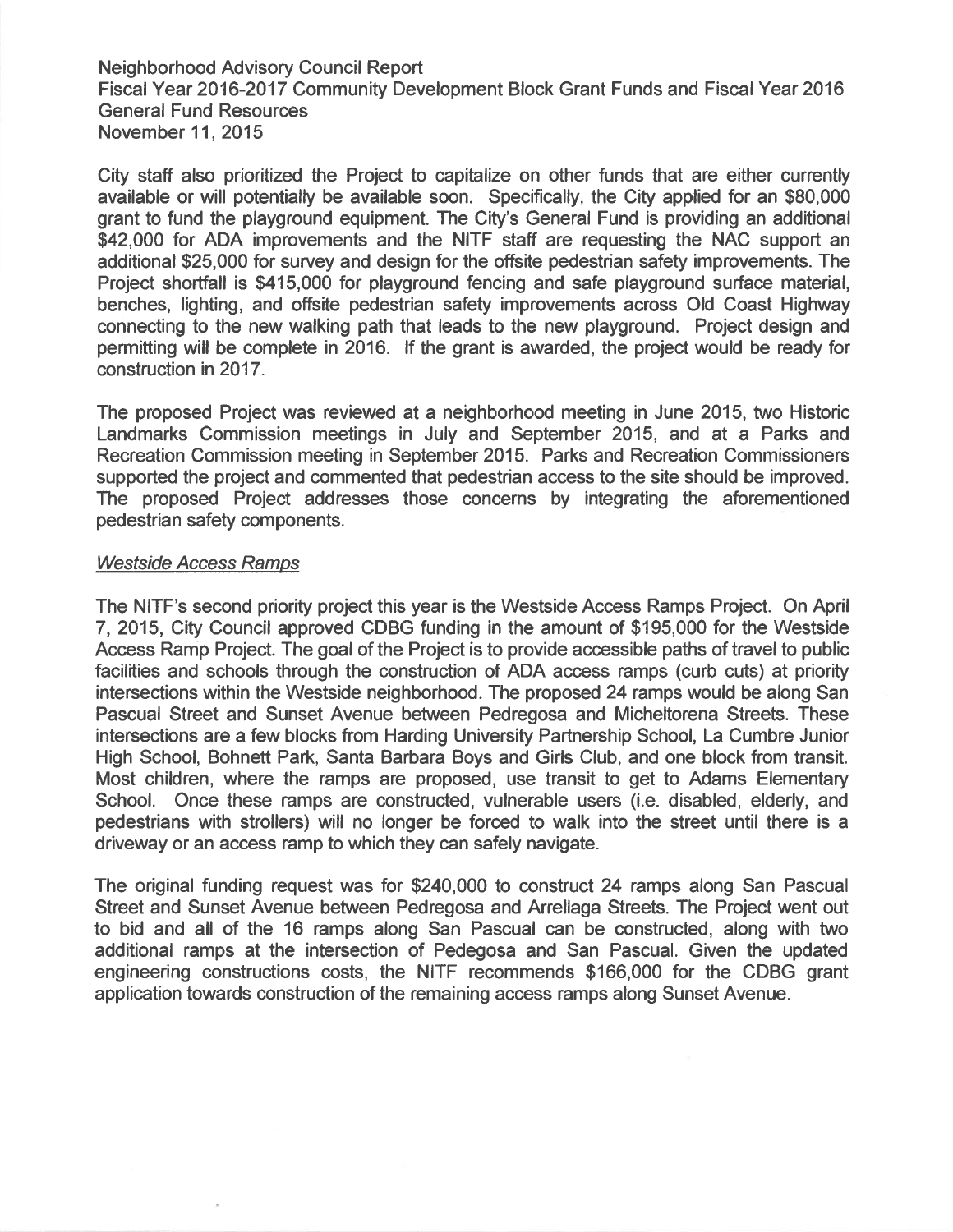| CDBG FY 2016-2017: NITF Recommendations for Construction                                                         | <b>Proposed Grant</b><br><b>Amount</b> |
|------------------------------------------------------------------------------------------------------------------|----------------------------------------|
| New Playground and Pedestrian Improvement Project at the Municipal<br><b>Tennis Center and Old Coast Highway</b> | \$415,000                              |
| <b>Westside Access Ramps</b>                                                                                     | \$166,000                              |
| Subtotal                                                                                                         | \$581,000                              |

The proposed grant application amounts are summarized in the following table

# Recommended Projects for Design Fiscal Year 2016-2017

On July 1, 2015, \$100,000 of General Fund resources became available to go towards the design of projects listed in the Neighborhood Improvement CIP. NITF staff recommends the NAC consider design of the following projects using these funds:

| General Fund FY 2016-2017: NITF Recommendations for Design         | <b>Proposed Amount</b> |
|--------------------------------------------------------------------|------------------------|
| New Playground and Pedestrian Improvement Project at the Municipal |                        |
| Tennis Center and Old Coast Highway                                | \$35,000               |
| <b>Euclid Avenue Sidewalk</b>                                      | \$30,000               |
| <b>Westside Access Ramps</b>                                       | \$20,000               |
| Westside Breezeway Restroom Design                                 | \$15,000               |
| Subtotal                                                           | \$100,000              |

### Recommended Projects for Future Funding

The following table summarizes potential future recommended projects for Fiscal Years 2017-2022. The projects listed are from the Neighborhood Improvement CIP for Fiscal Years 2016-2021.

| CDBG FY 2017-2018: NITF Recommendations for Construction | <b>Proposed Grant</b><br><b>Amount</b> |
|----------------------------------------------------------|----------------------------------------|
| Euclid Avenue Sidewalk (Phase 1 of 3)                    | \$219,000                              |
| <b>Westside Center Breezeway Restroom</b>                | TBD                                    |
| Subtotal                                                 | TBD                                    |

| General Fund FY 2017-2018: NITF Recommendations for Design       | <b>Proposed Amount</b> |
|------------------------------------------------------------------|------------------------|
| Alamar Avenue Sidewalk and Access Ramps Project (vicinity of Oak |                        |
| Park)                                                            | \$70,000               |
| <b>Franklin Center Exterior Improvements</b>                     | \$30,000               |
| Subtotal                                                         | \$100,000              |